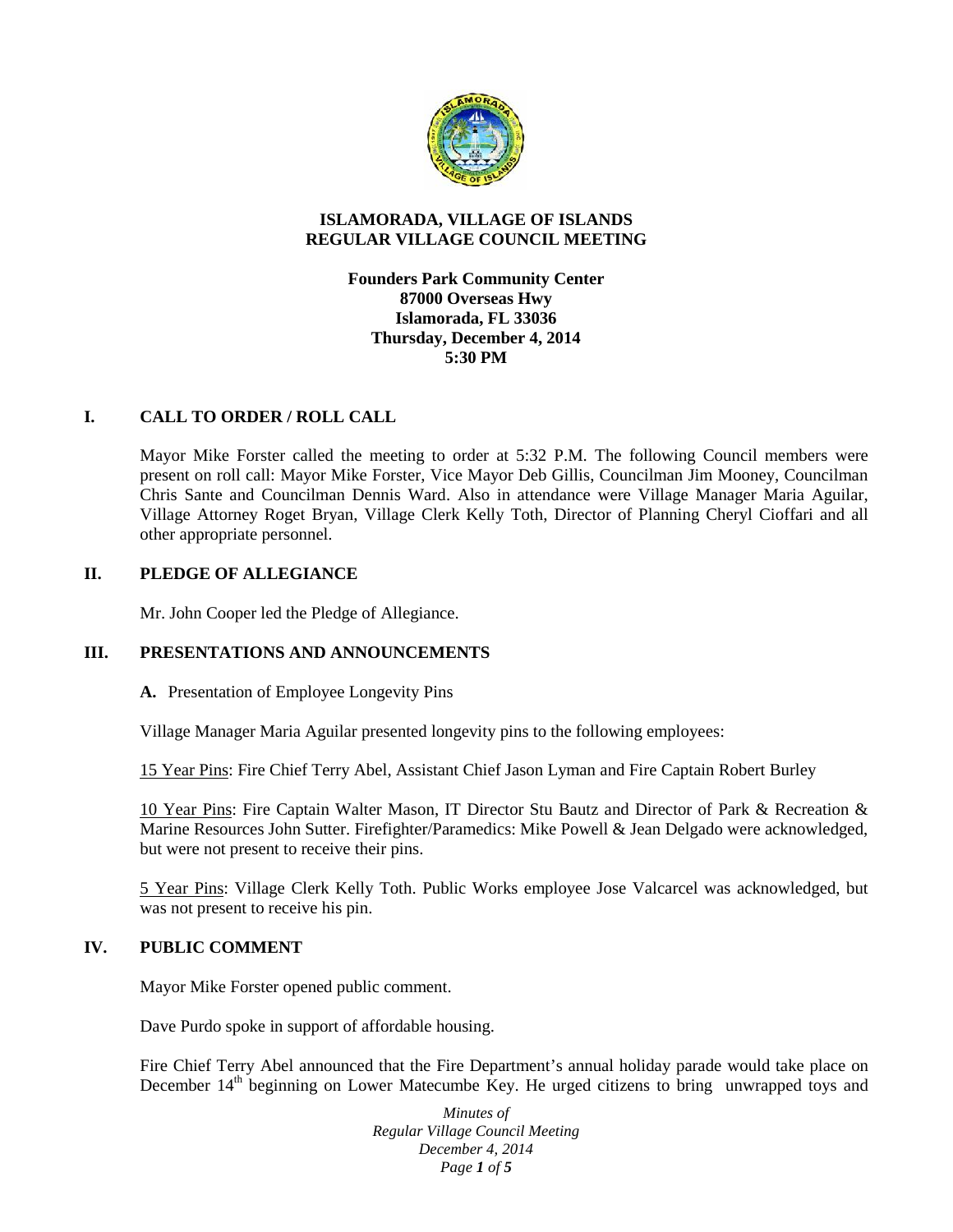stated the firefighters would be collecting the toys during the parade. He explained that the gifts were for Toys for Tots and could also be dropped off at any of the Islamorada fire stations. Chief Abel stated all fire stations are accepting canned food items to deliver to local food banks.

John Sutter, Director of Parks and Recreation and Marine Resources announced the Chamber of Commerce Annual Holiday Festival to be held at Founders Park on December 5<sup>th</sup>.

Mayor Forster closed public comment.

#### **V. AGENDA: Request for Deletion / Emergency Additions**

Village Attorney Roget Bryan added a discussion item regarding the Village Attorney's annual review to Section XV. Village Attorney/ Village Manager Communications.

# **VI. CITIZENS' ADVISORY COMMITTEE UPDATES**

## **VII. VILLAGE MANAGER REPORTS AND UPDATES**

#### **A.** CityView Update

Village Manager Maria Aguilar stated that staff had begun using the new upgraded CityView 14 building and inspections modules. She stated the web portal was accessible to the public effective December 4, 2014. Ms. Aguilar explained the process for retrieving information and the types of information that could be found using this portal. Ms. Aguilar explained the future plans for accepting certain types of building permit applications through the Village website.

## **VIII. CONSENT AGENDA**

(All items on the Consent Agenda are considered routine by the Village Council and will be approved by one motion. There will be no separate discussion of these items unless a Councilmember so requests, in which event, the item will be moved to the Main Agenda.)

#### **A.** Minutes:

November 6, 2014 Regular Village Council Meeting November 20, 2014 Regular Village Council Meeting

Vice Mayor Deb Gillis made a motion to approve. Councilman Chris Sante seconded the motion. Council voted all in favor. The motion passed 5-0.

# **IX. WASTEWATER MATTERS**

# **A.** Wastewater Project Update

Wade Trim Executive Vice President Tom Brzezinski reported that there had been moderate salinity improvements and provided an update on leak detection plans. Mr. Brzezinski reported that approximately 180 property owners had completed grinder pump program documents and of these approximately 80 had paid.

Mr. Brzezinski reported that the conveyance force main between the North Plantation Key re-pump station and the Upper Matecumbe Key vacuum pump station is expected to be completed by the end of the month.

> *Minutes of Regular Village Council Meeting December 4, 2014 Page 2 of 5*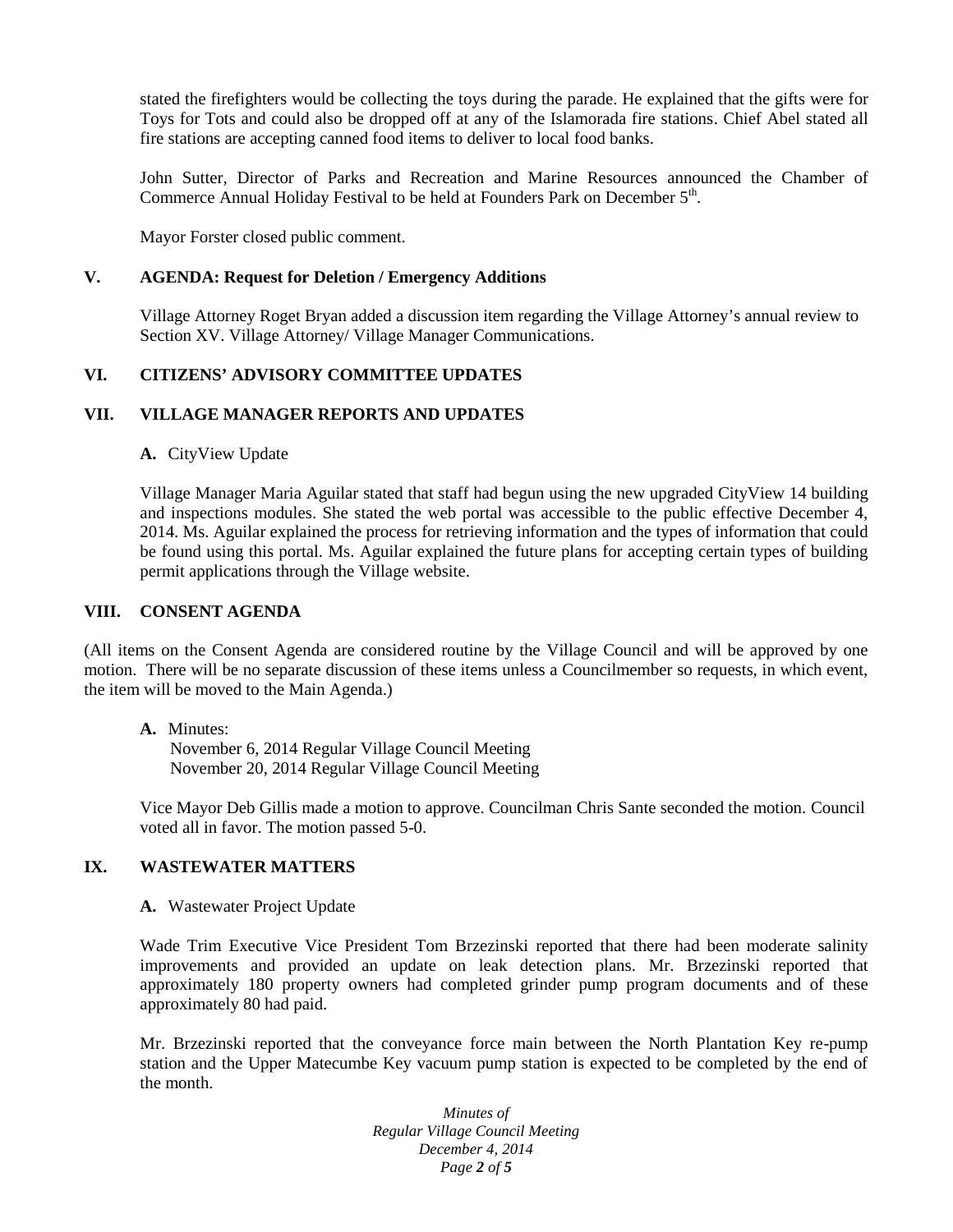Mr. Brzezinski reported that the Middle Plantation Key vacuum pump station is expected to be tested on December  $16<sup>th</sup>$  and that potable water would be used during the testing process. He stated connection notices are expected to be sent out to property owners in the northern part of Middle Plantation Key in February; and the remaining notices for Middle Plantation Key would be sent out in March. Mr. Brzezinski clarified that the notices could not go out until the use permits had been obtained and explained that the testing had to be completed before they could apply for the four use permits. Councilman Chris Sante expressed concern over the delay in sending out connection notices. Mayor Mike Forster stated several change orders have occurred that contribute to the change in the connection date. Vice Mayor Deb Gillis stated that the majority of the change orders were for items Council added to the wastewater program.

Mr. Brzezinski stated that approximately 70% of the base contract construction had been completed. He explained that the Owners Representative budget was currently exceeding the fiscal year plan budget; however, they were approximately \$750,000 below the overall budget to date. Mr. Brzezinski explained that the overall budget was created in 2011 and that the overall savings includes the additional inspections that have occurred.

Mayor Mike Forster requested an update on private road easements. Village Attorney Roget Bryan stated that they have eight pending. Wastewater Program Manager Greg Tindle stated that some properties were bypassed but that there have not been any additional costs.

Mayor Mike Forster opened public comment.

Dave Purdo inquired about payments to Key Largo Wastewater Treatment District (KLWTD) for salinity fines. Vice Mayor Deb Gillis stated that no fines had been issued nor had any payments been made to the KLWTD for salinity issues. Mr. Brzezinski stated that the KLWTD has been tracking the amount owed but has not charged the Village.

Joe Ziomek spoke against the Owner's Representative budget being over the planned budget. He inquired about the asphalt plans for Venetian shores and stated the asphalt on Palermo Drive was thicker than other streets in the neighborhood.

Wastewater Program Manager Greg Tindle provided a paving update. He stated that due to the road quality in Venetian Shores additional asphalt is required to restore the streets and the amount of funding needed for the additional asphalt is not expected to exceed \$150,000. Council gave direction to move forward with adding the additional asphalt to the streets as needed in Venetian Shores.

Mayor Forster closed public comment.

## **X. ORDINANCES**

**A.** Second Reading – Ordinance Amending Chapter 30 "Land Development Regulations," Article II "Rules of Construction and Definitions", and Amending Article VI "Specific Use Restrictions," Division 10 "Signs" of the Village Code

Village Attorney Roget Bryan read the title of the Resolution and stated this is second reading. Planning Director Cheryl Cioffari provided the staff report.

Mayor Forster opened public comment; seeing none, public comment was closed.

*Minutes of Regular Village Council Meeting December 4, 2014 Page 3 of 5*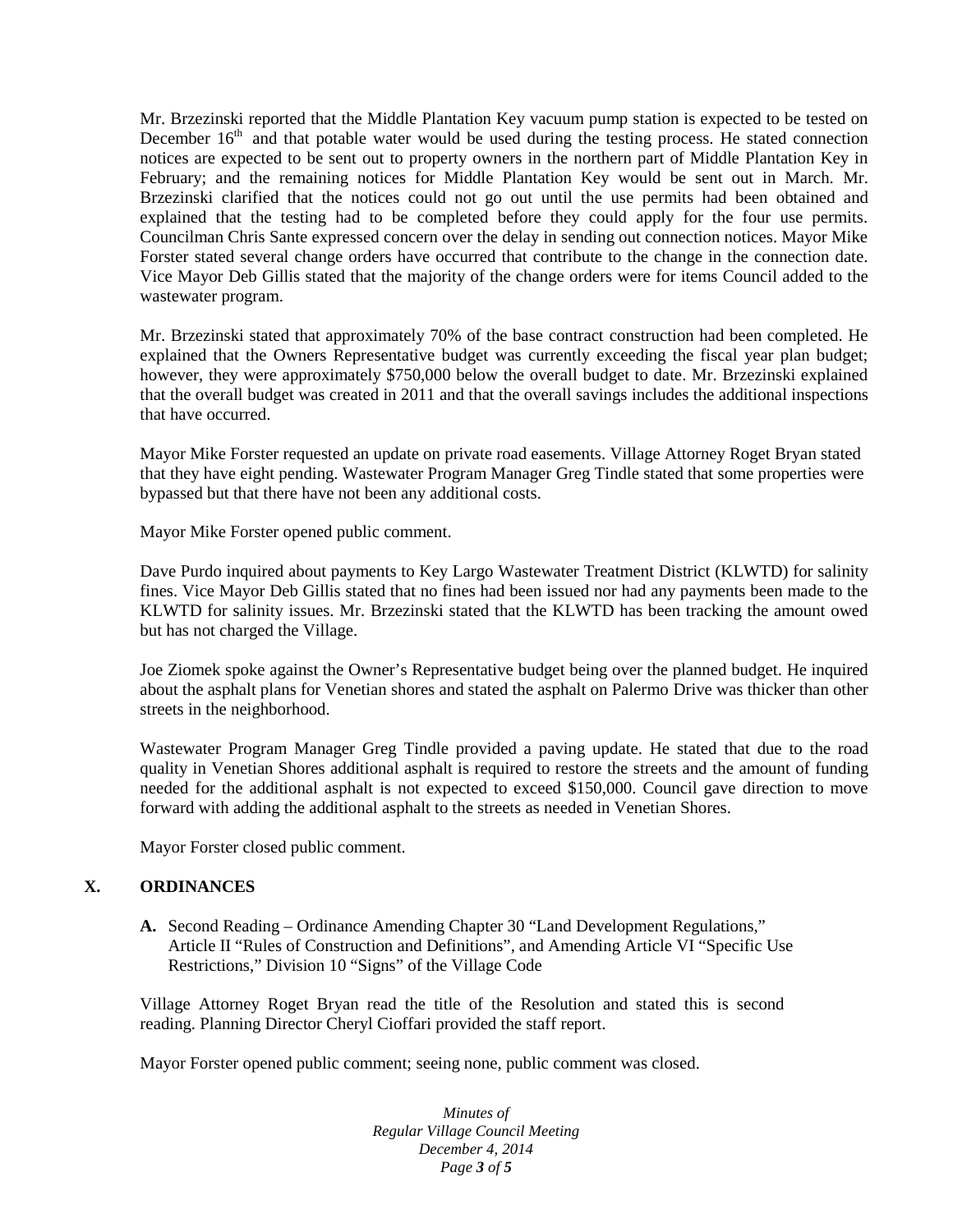Council discussion ensued with staff input as needed. Following discussion, Ms. Cioffari clarified Council direction to make the following changes to the proposed ordinance:

- 1. Revise the language on page 3 of 25 pertaining to Advertising Vehicle to better clarify the intent of the passage;
- 2. Revise the language on page 3 of 25 pertaining to Advertising Vehicle to allow for a maximum of 12 square feet per side;
- 3. On page 11 of 25 (1) add *by the property owner* after the word covered;
- 4. Abolish election sign permit fee if the Village cannot apply the same fee to state elections signs; and
- 5. On page 16 of 25 (7) remove the word *verbal.*

Following Council agreement to make the changes, Ms. Cioffari announced the time certain for second reading of the ordinance for January 8, 2015.

Mayor Forster opened public comment; seeing none, public comment was closed.

# **XI. QUASI-JUDICIAL**

## **XII. RESOLUTIONS**

#### **XIII. MOTIONS**

#### **XIV. MAYOR / COUNCIL COMMUNICATIONS**

**A.** Discussion Regarding Snake Creek Bridge Openings

Mayor Mike Forster provided a brief history of previous efforts to address the Snake Creek drawbridge openings. Mayor Forster proposed that the Village pursue a reduction in the Snake Creek Bridge openings to once per hour between the hours of 8:00 AM and 6:00 PM. Village Manager Maria Aguilar stated that requests had been made for emergency relief and permanent relief would require additional steps. Mayor Forster suggested staff prepare a letter to other municipalities in Monroe County soliciting support in this effort. Council agreed with Mayor Forster's proposal.

Mayor Forster opened public comment.

John Cooper suggested working with the bridge tender to enforce the law and speaking with the local Coast Guard station to obtain compliance. Mr. Cooper suggested reaching out to the Coast Guard Auxiliary for assistance.

Mayor Forster closed public comment.

## **XV. VILLAGE ATTORNEY / VILLAGE MANAGER COMMUNICATIONS**

Village Attorney Roget Bryan advised Council that his review was due per his contract. He provided a sample review document and requested Council input on the matter. Council discussion ensued. Council requested an amendment to the contract to allow for the first annual review to occur on March  $1<sup>st</sup>$  and that the Village Attorney research changing the LPA appointment date provided in Ordinance 11-16.

## **XVI. ADJOURNMENT**

*Minutes of Regular Village Council Meeting December 4, 2014 Page 4 of 5*